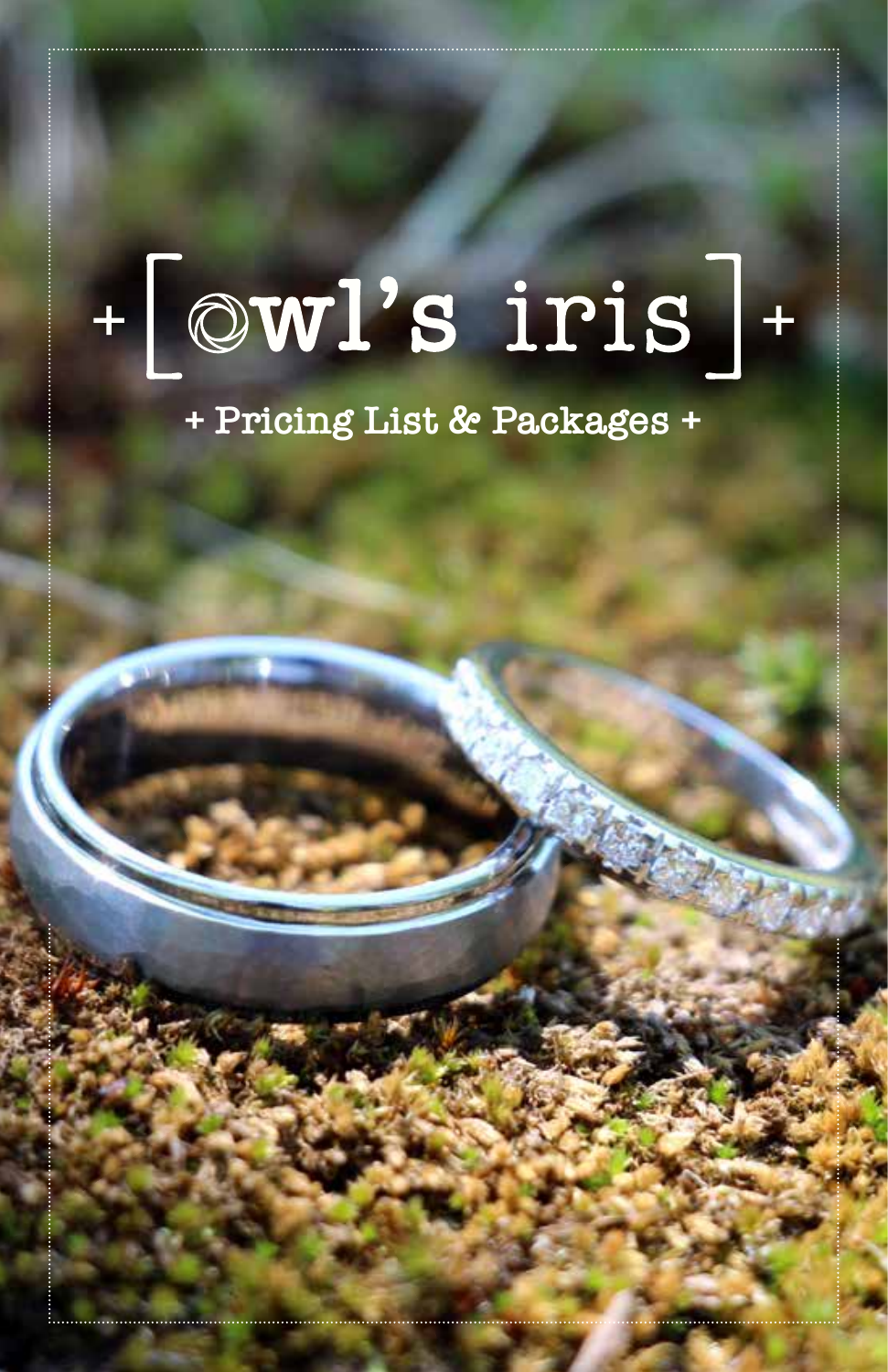





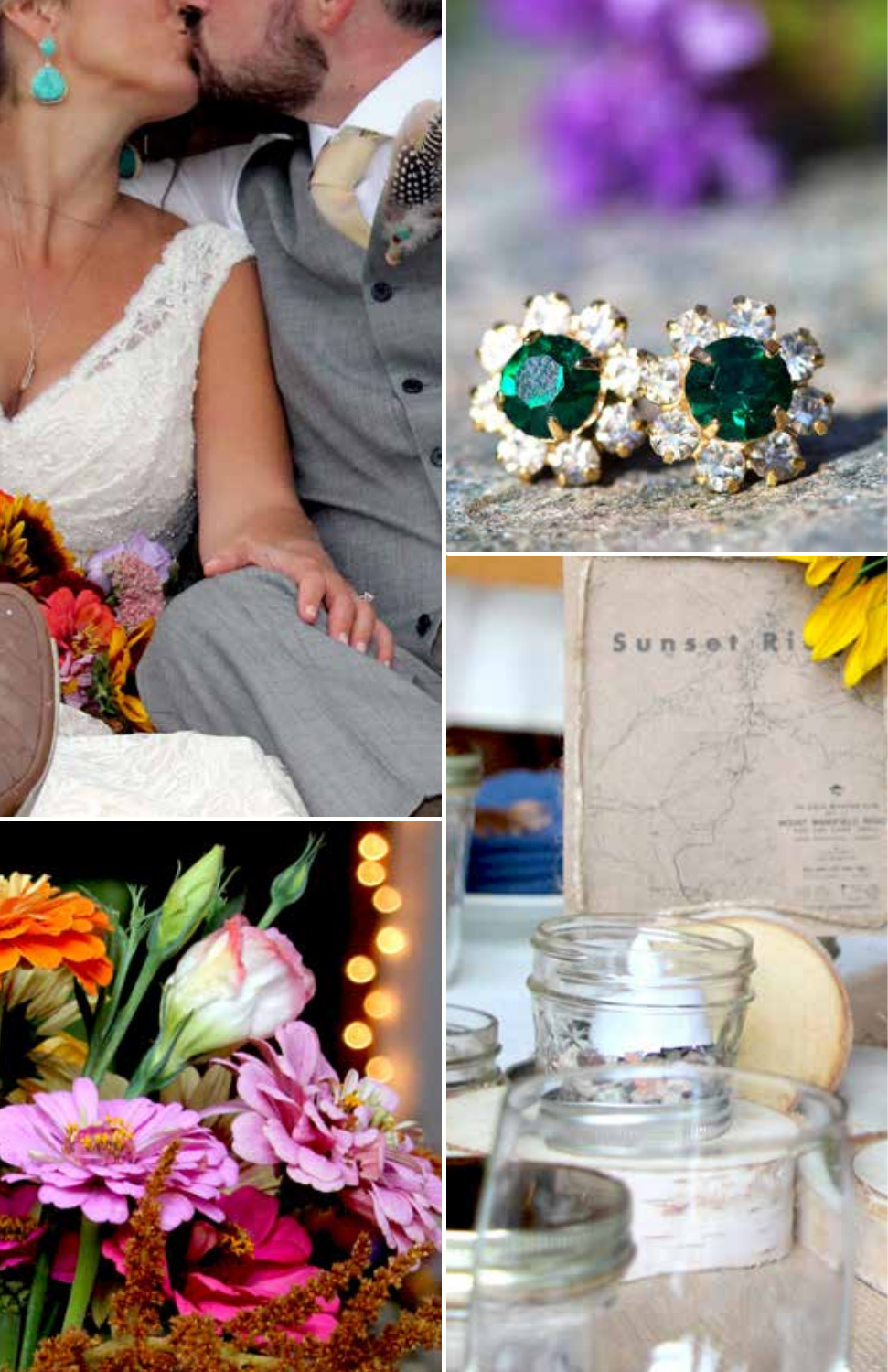## WEDDING PHOTOGRAPHY PACKAGE ONE

#### [The Ultimate Wedding Coverage Plan With all the Things!]

#### Services + products included in Wedding Photography Package One [Fee: \$4,400—Savings of \$3,170]

Up to ten (10) hours of Barbee's calm presence, quirky sense of humor, expert eye, and grace under pressure on your wedding day.

Professional in-house processing of your wedding photos. Full resolution images saved on a custom USB drive. DIgital Download for personal use & print orders.

Personal use copyright release for all processed digital images.

A custom designed 30 page 10×12 inch leather bound heirloom wedding album..

24×36 gallery wrap of your favorite image.

\$300 Print Credit.

Five (5) 5×7 photos of my personal favorites.

An engagement session at location of your choice.

All travel expenses included for your Wedding and Engagement Session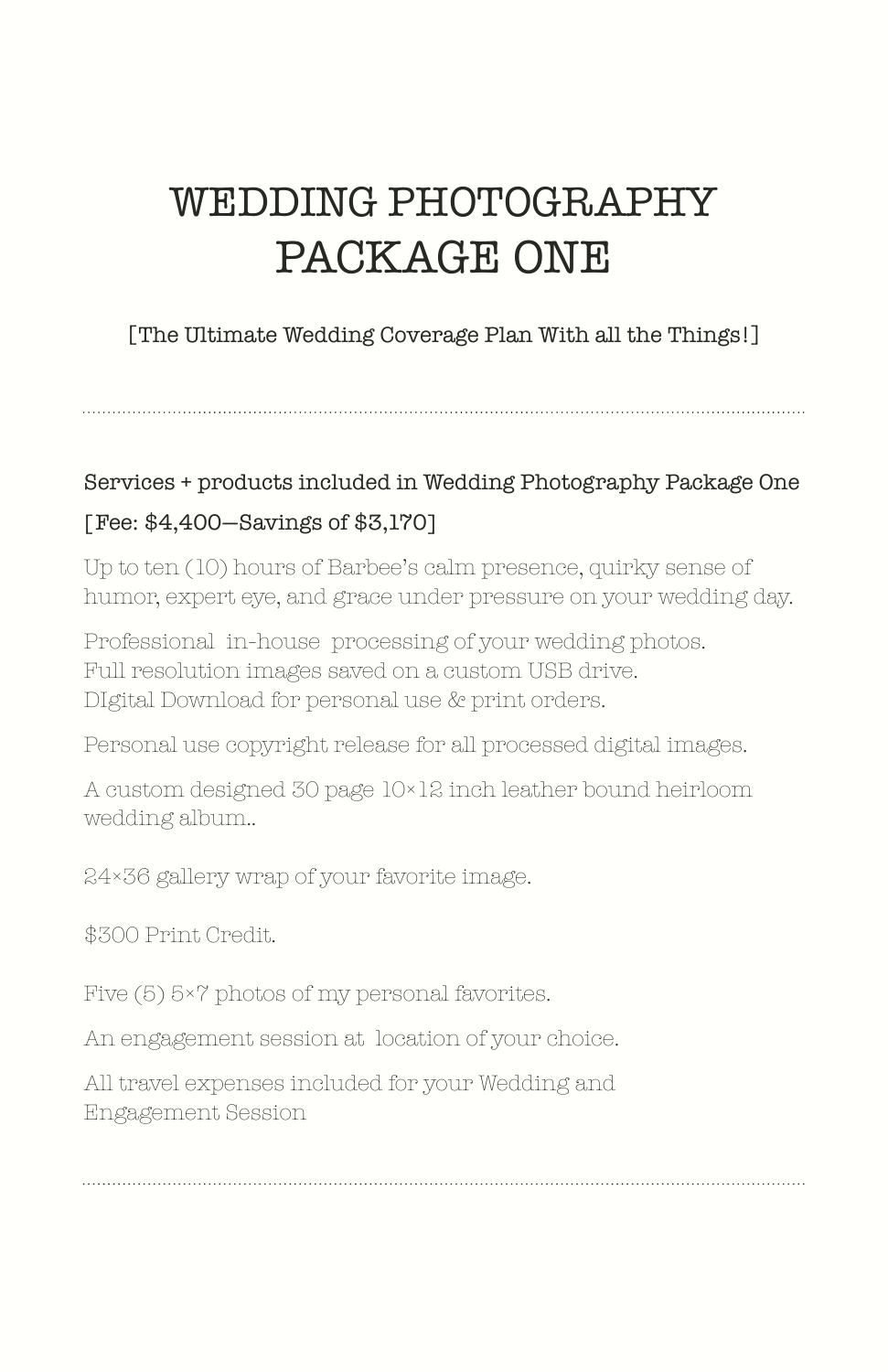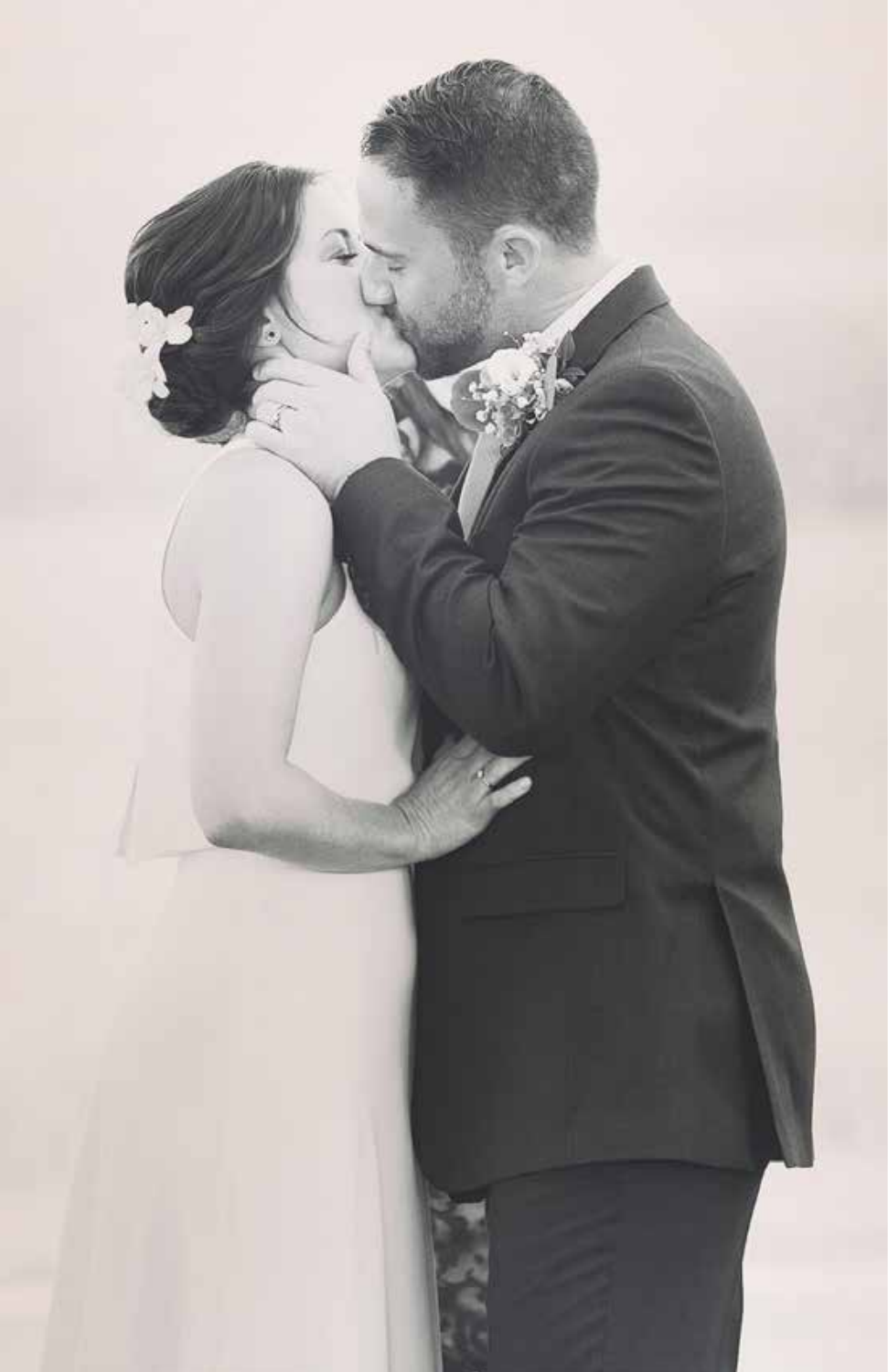## WEDDING PHOTOGRAPHY PACKAGE TWO

[Our Most Popular Package]

#### Services + products included in Wedding Photography Package Two [Fee: \$3500—Savings of \$2,770]

Up to eight (8) hours of Barbee's calm presence, quirky sense of humor, expert eye, and grace under pressure on your wedding day.

Professional editing of your wedding photos. Full resolution images saved on a custom USB drive. Digital Download for personal use & print orders.

Personal use copyright release for all processed digital images.

A custom designed 30 page 10×10 inch leather bound heirloom wedding album.

16×20 gallery wrap of image of your choice.

\$200 Print Credit.

Five (5) 5×7 prints of my favorite images.

All travel expenses included for your Wedding.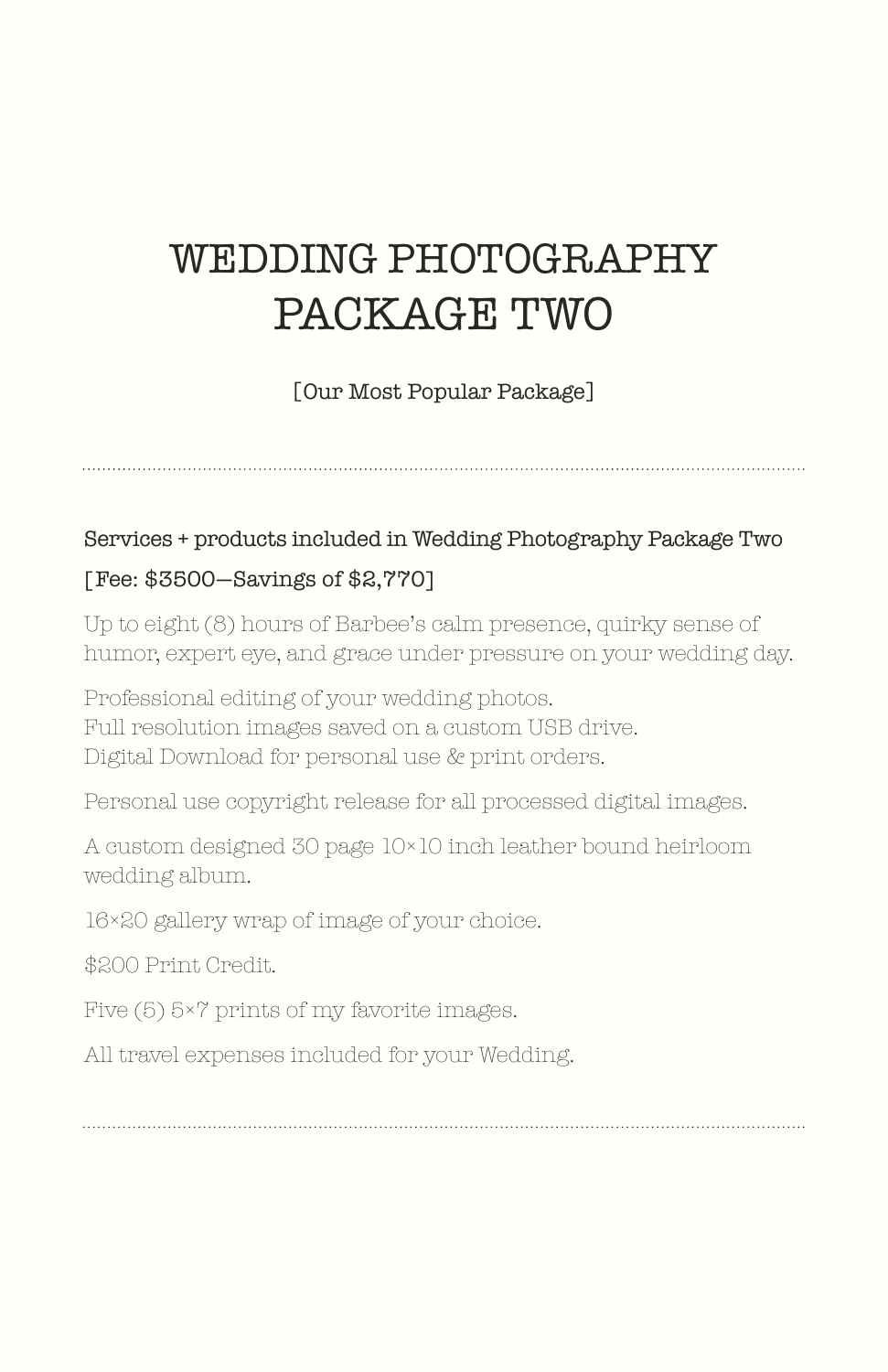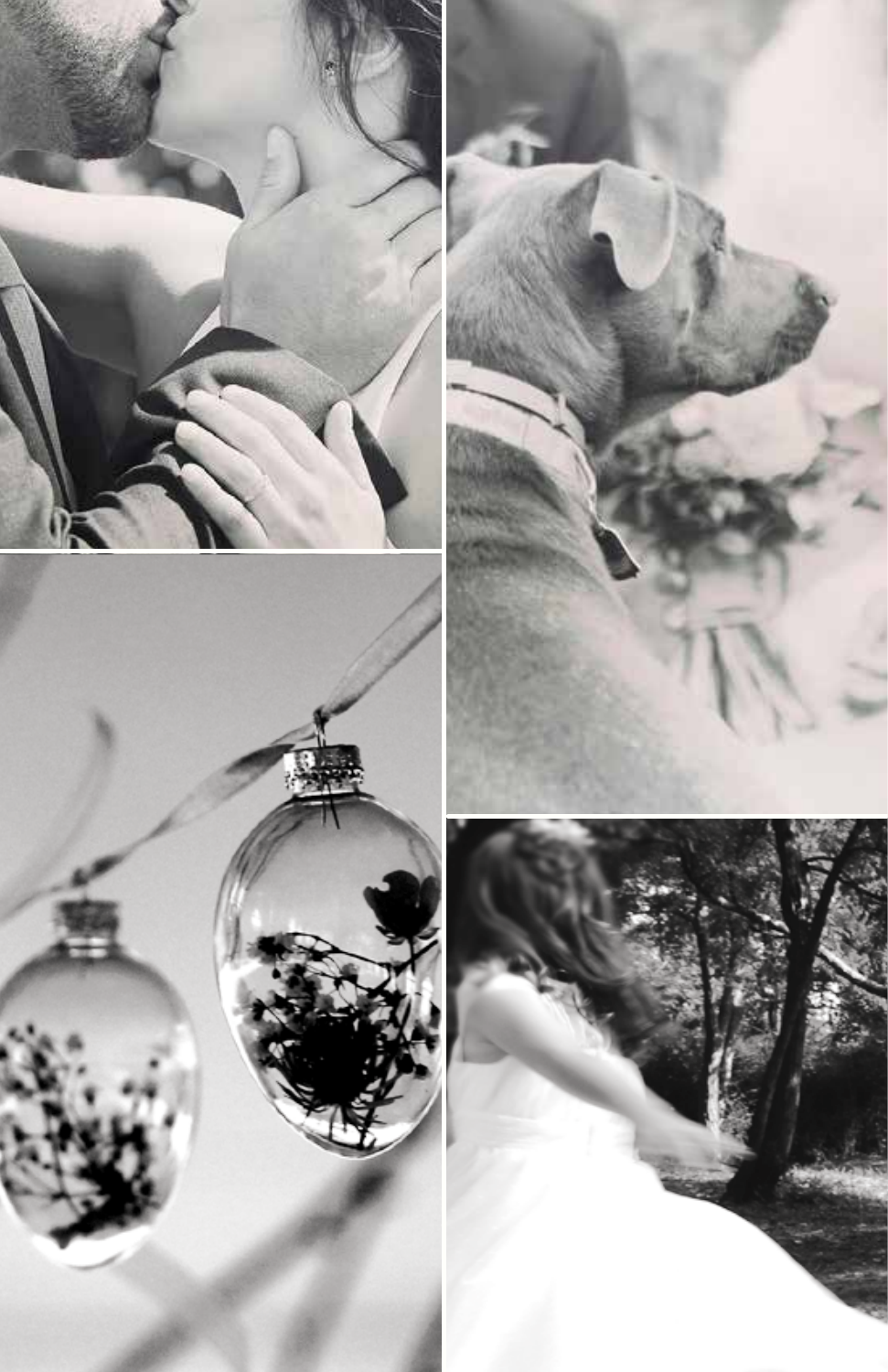## WEDDING PHOTOGRAPHY PACKAGE THREE

[Don't Stress! It's All The Essentials!]

#### Services + products included in Wedding Photography Package Three

#### [Fee: \$2460—Savings of \$360]

Up to six (6) hours of Barbee's calm presence, quirky sense of humor, expert eye, and grace under pressure on your wedding day.

Digital Download for personal use & print orders.

Personal use copyright release for all processed digital images.

All travel expenses included for your Wedding.

\$50 Print Credit.

Five (5) 5×7 prints of my favorite images.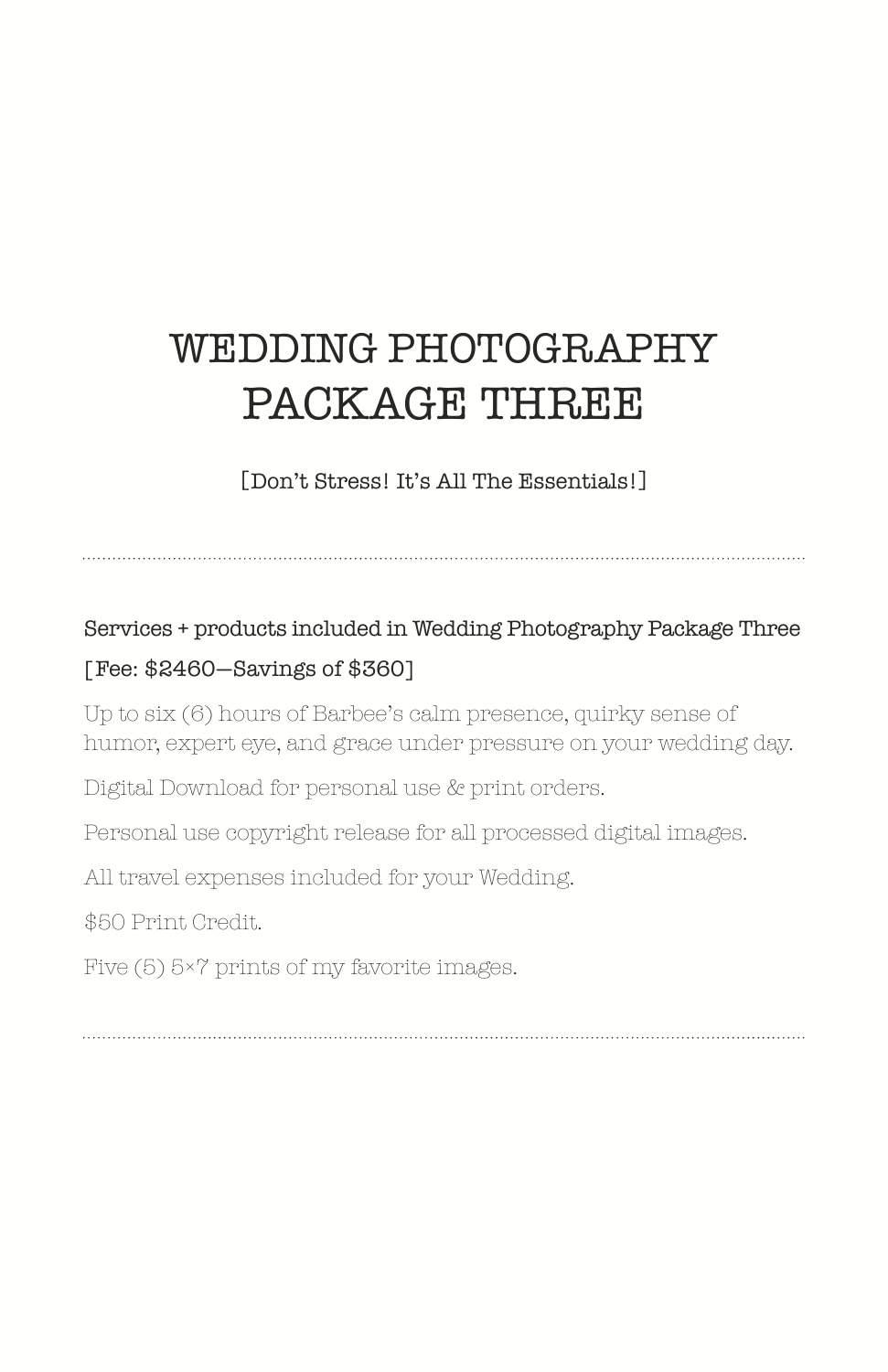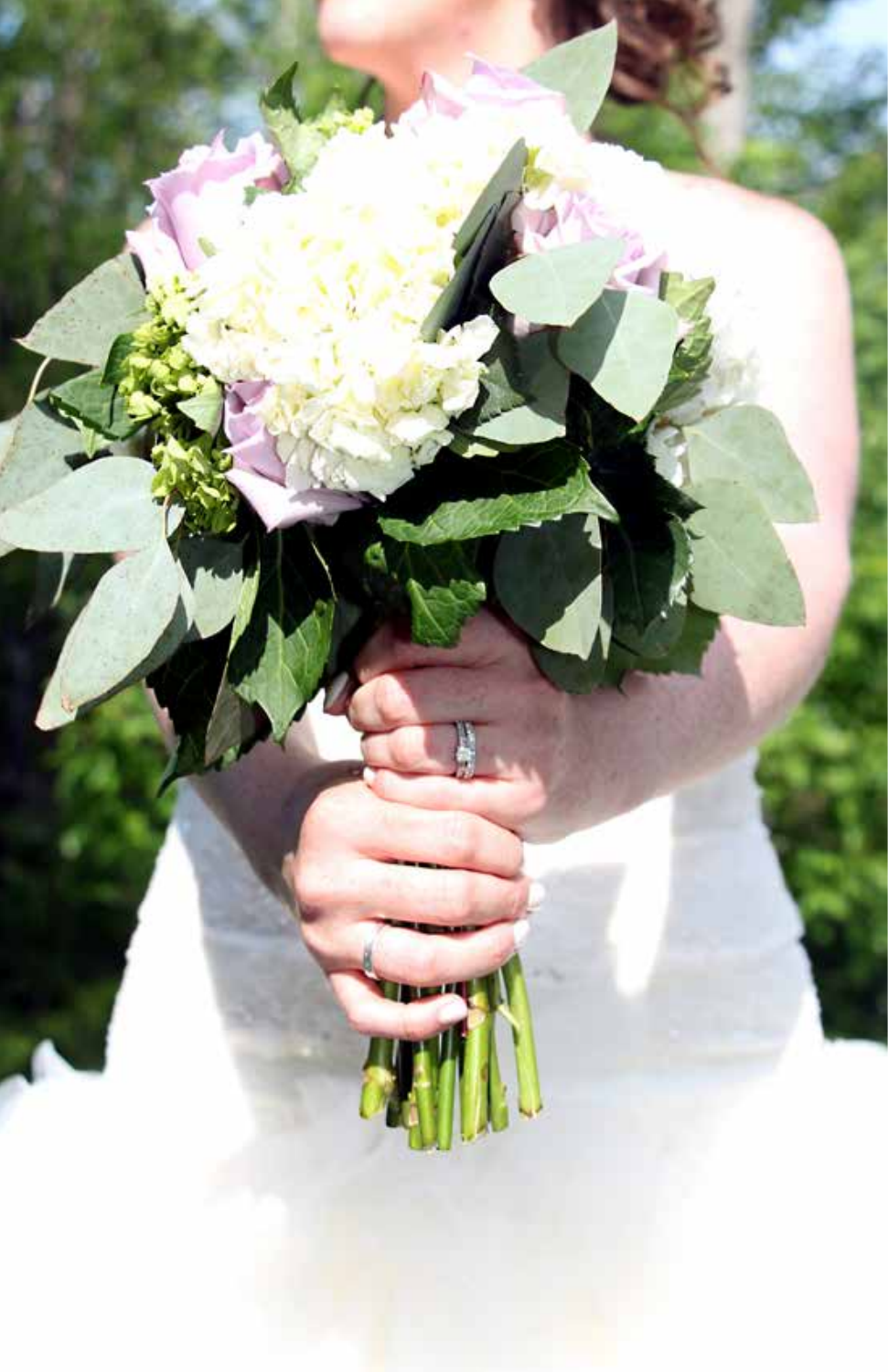#### A LA CARTE PRICING

Hourly Rate: \$450 (min. 2 hours)

2nd Shooter: \$800 (6 hours)

10×10 Heirloom Leatherbound Wedding Album: \$1900

Duplicate Album: \$800

Mini/Parent Album: \$650

24"×30" Gallery Wrap: \$300

16×20 Gallery Wrap: \$200

Engagement Session: \$300

Prints: Starts at \$14

Travel: \$0.50/mi (First 50 miles included)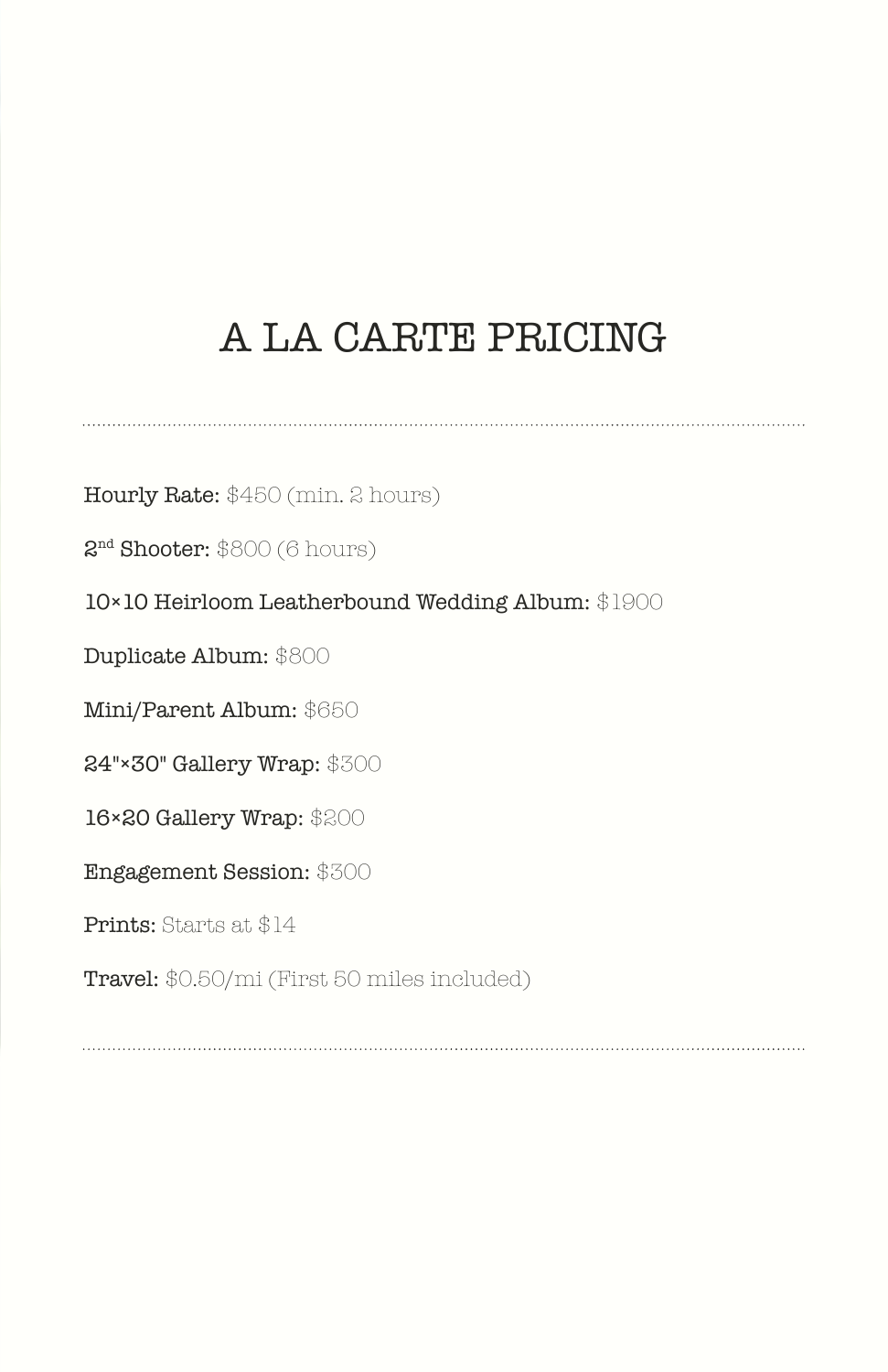#### + Testimonials +

"We cannot recommend Barbee enough! She is creative and a lot of fun to work with, and worked with us to take the kind of pictures we were hoping for. She captured so many beautiful and unexpected moments, giving us images we will treasure forever."

—Margaret & Nick

"My fiancé Marc and I are from New Jersey, but we knew we wanted our engagement photos taken in Burlington, VT which has become a frequent getaway for us. After researching some local photographers, I found Owl's Iris and fell in love with the level of honesty each photo had represented. I would recommend Owl's Iris Photography ten times over, especially if you're looking for a photographer who is really invested in their work and goes the extra mile to provide the best photos possible. Thanks so much, Barbee!"

—Gina and Marc

"We received top quality wedding photos that we'll cherish forever. Barbee provided us with great direction and made posed photos seem natural. She listened to our wants/needs and added her own creativity - something she has a lot of! She was amazing at getting our families into and out of group shots quickly and without fuss. Wonderful experience!"

—Cindy & Chris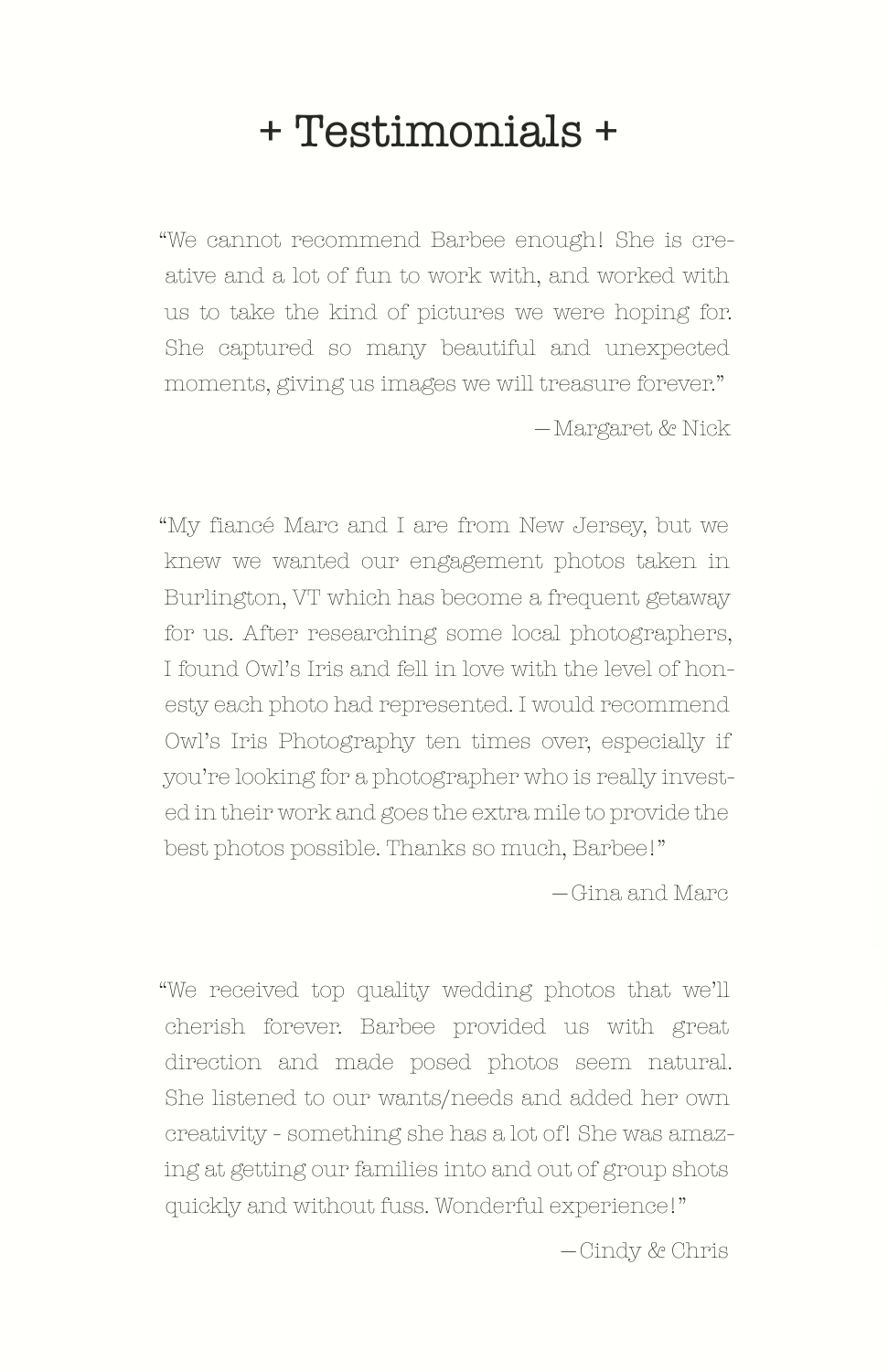## Arranging Your Photography

I'm here to help! To choose your package and arrange photography for your wedding, or to contact me with questions please reach out.

You can Email me at... owlsirisphotography@gmail.com

Or Call me at... 802.399.8186